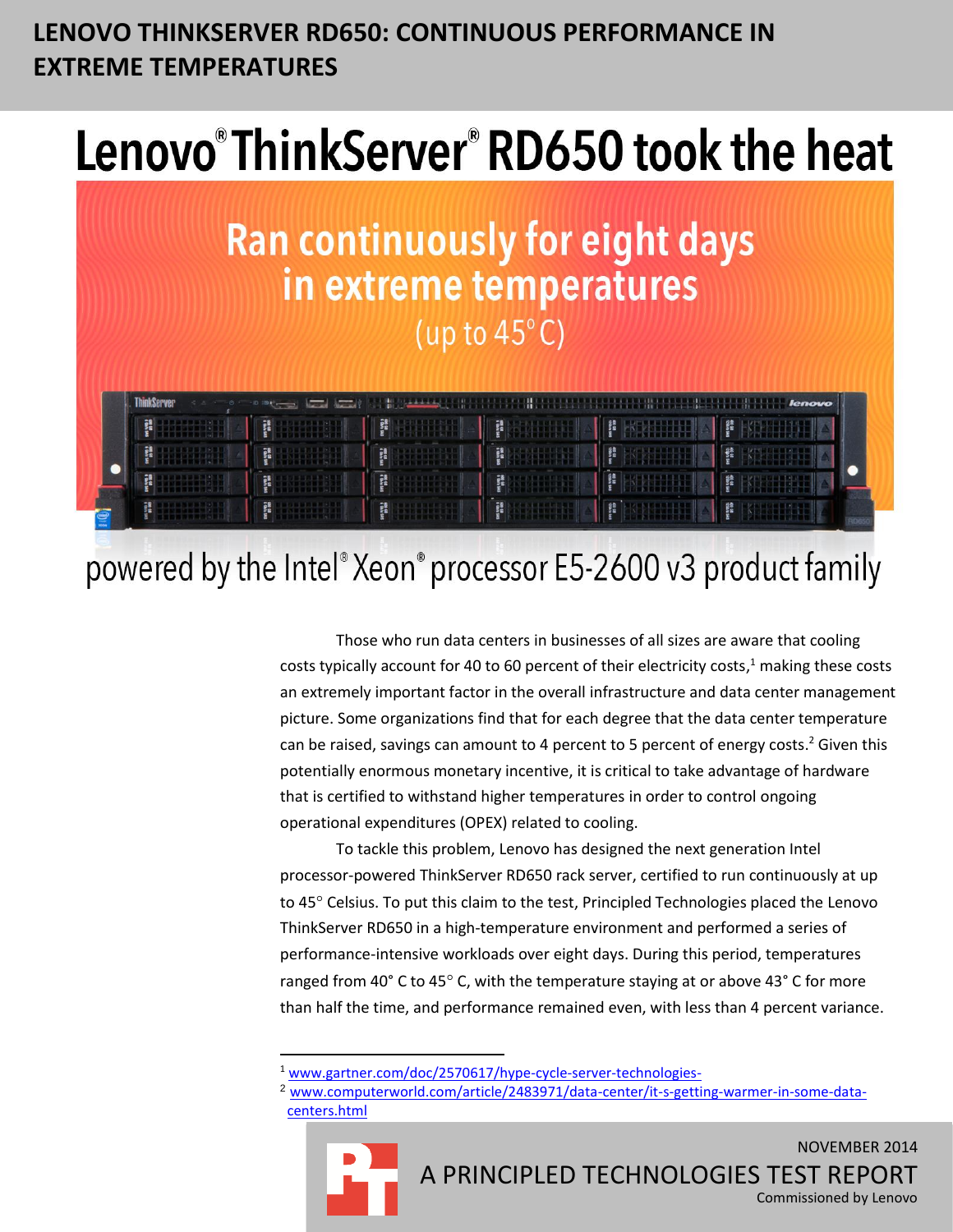The fact that the Lenovo ThinkServer RD650 can operate continuously at 45°C allows for enormous flexibility and significant economic benefits for your company. This proof of reliability makes the Lenovo ThinkServer RD650 attractive not only to those with large data centers; companies who deploy their servers in tight areas lacking ventilation can also benefit. By giving you the option to increase your server input temperature, the Lenovo ThinkServer RD650 can directly affect your overall cost picture.

#### **SERVER OPERATING TEMPERATURE—WHY IT MATTERS**

The growth of data center infrastructure and cloud environments has ballooned in recent years, with data center electricity costs contributing to between 1 percent and 3 percent of the total regional electricity use, depending on the region.<sup>3</sup> This huge energy impact shows no signs of slowing down, and pressure is constant on all data centers to reduce costs, particularly in the area of energy usage. In fact, between 50 percent and 71 percent of respondents to a recent industry survey answered that it was "very important" to reduce their overall data center energy consumption. $4$ 

Given that cooling the IT infrastructure accounts for approximately half of the energy costs of a data center, the ability of an organization to drive down cooling costs is vital. To do so, either the cost of energy must go down, which is unlikely, or the threshold to which servers must be cooled has to go up. This threshold is referred to as the inlet temperature. In the same industry survey, 64 percent of respondents in the 5,000 server+ category responded that raising the server inlet temperature was key in their roadmap for lowering cooling costs. In the 1,000 servers or less category, 39 percent responded similarly. One final piece of evidence that customers are looking to raise inlet temperature was the year-over-year percentage increase of respondents who used an inlet temperature of greater than 75 $\degree$  F (24 $\degree$  C). In this particular survey, the percentage increased from 3 percent in 2012 to 7 percent in 2013.

In 2011, the American Society of Heating, Refrigerating and Air-Conditioning Engineers (ASHRAE) set forth guidelines recommending that data center operators maintain temperatures between  $18^{\circ}$  C and 27 $^{\circ}$  C. Server manufacturers have taken some steps to ensure their equipment can handle temperatures above this extreme, some up to 35° C, well above the ASHRAE recommendations. Some vendors then go so far as to suggest that data centers stay within the ASHRAE range at all times, while others allow brief periods of operation at temperatures as high as 45° C. In response to these conflicting messages, cautious data center managers have generally kept temperatures below 27° C, resulting in unnecessarily high energy costs for cooling.

 $\overline{\phantom{a}}$ 

<sup>3</sup> [www.analyticspress.com/datacenters.html](http://www.analyticspress.com/datacenters.html)

<sup>4</sup> [uptimeinstitute.com/images/stories/DataCenterSurvey\\_assets/uptime-institute-2013-data](http://uptimeinstitute.com/images/stories/DataCenterSurvey_assets/uptime-institute-2013-data-center-survey.pdf)[center-survey.pdf](http://uptimeinstitute.com/images/stories/DataCenterSurvey_assets/uptime-institute-2013-data-center-survey.pdf)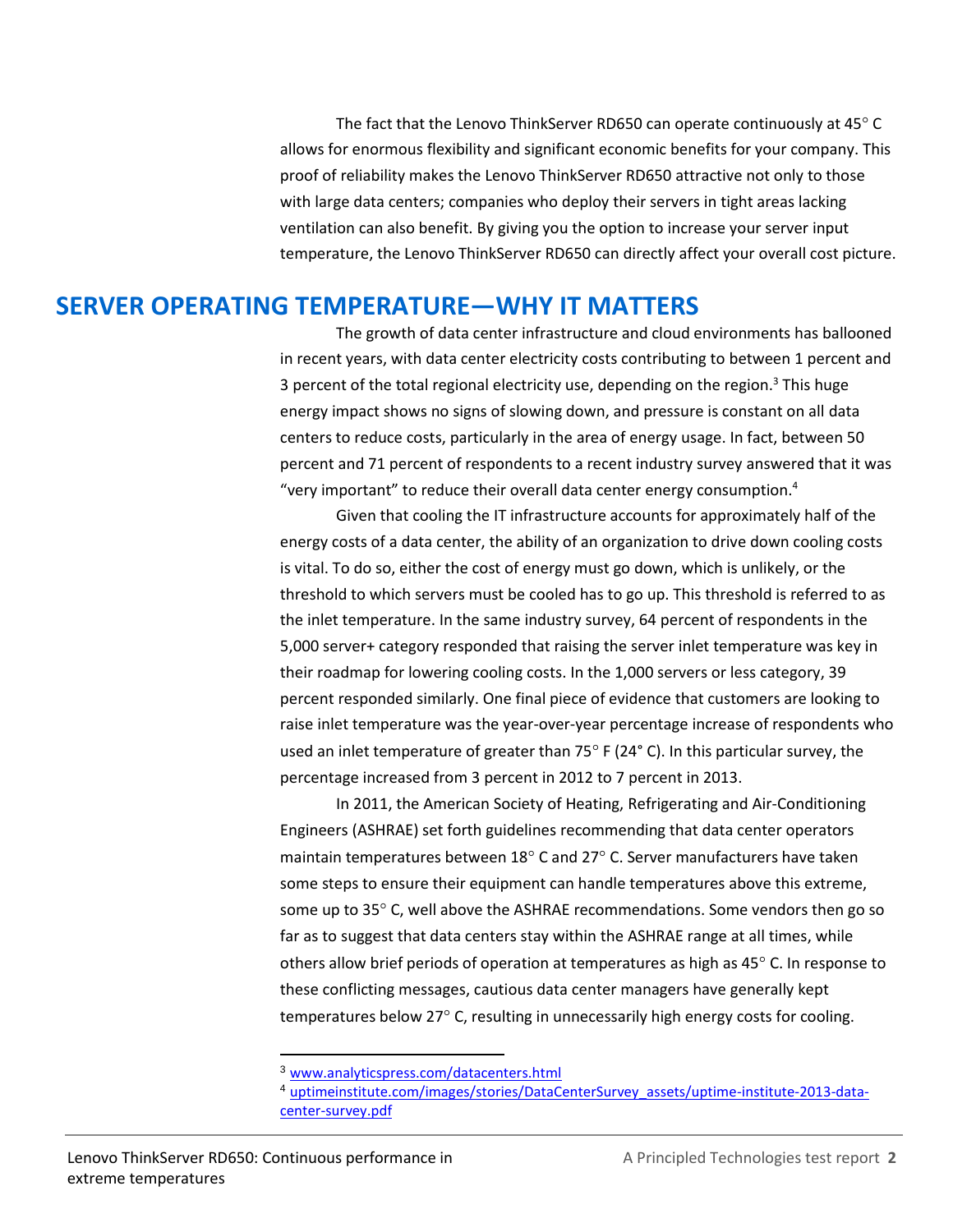One area of innovation in data center cooling has been in alternative supporting infrastructure approaches such as fresh-air and chiller-less technologies. These approaches, while beneficial, can require an expensive retrofit of your current environment, or even a new data center build out altogether, both of which are likely cost prohibitive. One alternative to redesigning the cooling mechanisms of your environment is finding a way to let the temperatures safely rise to a new higher baseline.

Some data center managers have been reluctant to do so, however, for fear of hardware failure. But this fear may be unproven. In a recent study, Intel measured the impact of using only outside air to cool a data center, and found that 450 high-density servers operating at temperatures as high as  $33^{\circ}$  C failed no more frequently than those operating at cooler temperatures.<sup>5</sup> Lenovo has brought this concept to the next level by building high-temperature resiliency directly into the ThinkServer RD650 architecture.

### **THE LENOVO THINKSERVER RD650—DESIGNED TO TAKE THE HEAT**

Lenovo has designed the ThinkServer RD650 specifically to operate continuously at extremely high temperatures. Their approach includes the following:

- Stringent component temperature and voltage de-rating requirements insure reliable operation across all supported environments.
- Positioning of components in the system optimizes airflow.
- Advanced thermal controls allow the temperature of critical components to often be lower at higher ambient temperatures than in normal environments.
- The system design was thoroughly tested across the entire A4 temperature range.

In addition to the extra reliability that comes from its ability to operate continuously at very high temperatures, the Lenovo ThinkServer RD650 also boasts outstanding storage density and a highly flexible design. It has up to 26 drive bays and 74.4 TB of internal storage capacity, making it well suited for applications with large storage needs, such as databases, data analytics clusters, and video streaming. With the latest Intel Xeon processors, large memory capacity, multiple chassis types, RAID choices, and I/O options, you can easily create the right RD650 configuration for your specific business needs. Learn more at

[shop.lenovo.com/us/en/servers/thinkserver/racks/rd650/.](http://shop.lenovo.com/us/en/servers/thinkserver/racks/rd650/)

l

<sup>5</sup> [www.intel.com/content/www/us/en/data-center-efficiency/data-center-efficiency-xeon](http://www.intel.com/content/www/us/en/data-center-efficiency/data-center-efficiency-xeon-reducing-data-center-cost-with-air-economizer-brief.html)[reducing-data-center-cost-with-air-economizer-brief.html](http://www.intel.com/content/www/us/en/data-center-efficiency/data-center-efficiency-xeon-reducing-data-center-cost-with-air-economizer-brief.html)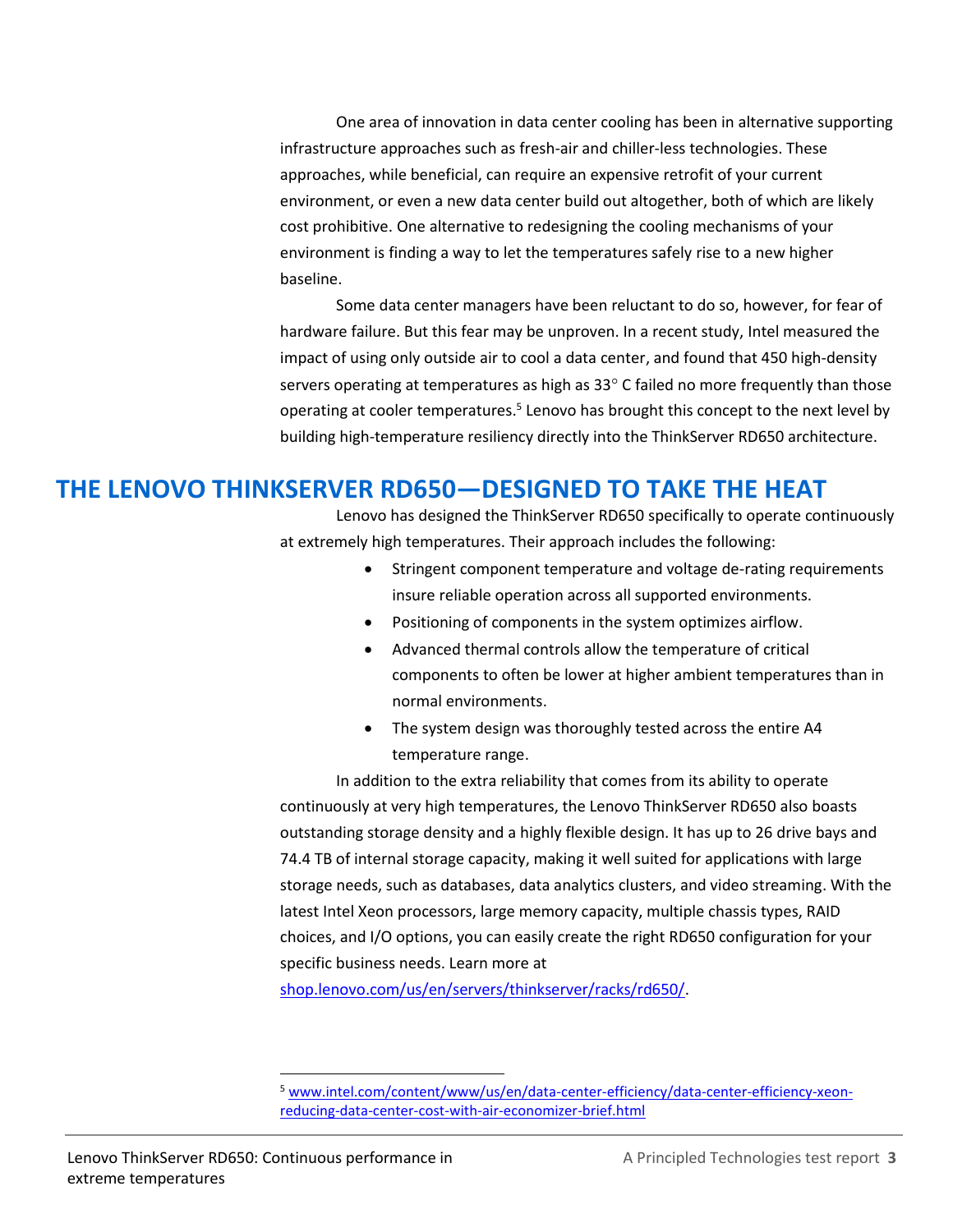# **TEST APPROACH AND RESULTS**

For testing, we used two concurrent performance-intensive workloads to stress the server continuously over the eight-day period. We used SPECjbb2005, an industrystandard benchmark designed to simulate middleware software, to maintain approximately 50 percent CPU utilization. This simulates a real-world workload of constant processor and memory activity. We also used Iometer, a standard IO benchmarking tool, to exercise the disk subsystem for the duration of the test. We did not design the workload for maximum IO performance, but rather to ensure constant disk activity. For full details on each of the workload parameters, see [Appendix B.](#page-8-0)

To control the server inlet temperature, we installed the Lenovo ThinkServer RD650 into a temperature-controlled server rack assembly. The test fixture was designed to run the server at as close to the maximum 45° C without going over. The assembly temperature ranged from 40° C to 45° C throughout the duration of testing, staying at or above 43° C for more than half the time.

The results showed the ThinkServer RD650 handled the heat, operated without interruption, and maintained consistent performance in our two workloads across the eight-day period. In Figure 1, we show the BOPS (SPECjbb2005) and IOPS (Iometer) outputs across the test window. The important thing to note is that variance was very small, less than 4 percent, showing that the high temperature conditions had no impact on performance. Given the large amount of data, we selected approximately five data points per day, for a total of 40 data points, for this depiction.



**Figure 1: Performance of the Lenovo ThinkServer RD650 over eight days, measured with SPECjbb2005 and Iometer workloads.**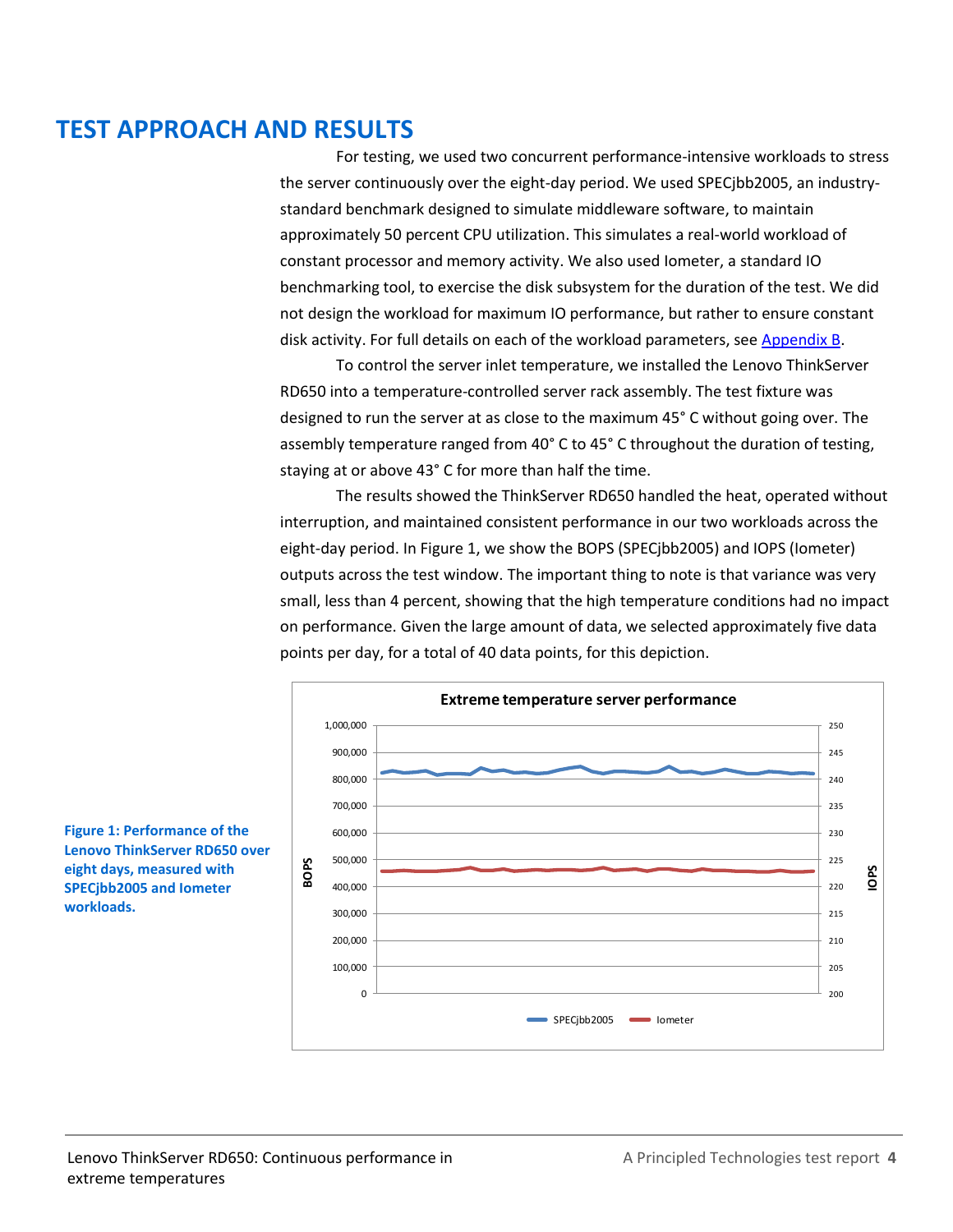#### **About the Intel Xeon processor E5-2600 v3 product family**

According to Intel, the Intel Xeon processor E5-2600 v3 product family "helps IT address the growing demands placed on infrastructure, from supporting business growth to enabling new services faster, delivering new applications in the enterprise, technical computing, communications, storage, and cloud." It also delivers benefits in performance, power efficiency, virtualization, and security.

The E5-2600 v3 product family has up to 50 percent more cores and cache than processors from the previous generation. Other features include the following:

- Intel Advanced Vector Extensions 2 (AVX2)
- Intel Quick Path Interconnect link
- Up to 18 cores and 36 threads per socket
- Up to 45MB of last level cache
- Next-generation DDR4 memory support
- Intel Integrated I/O providing up to 80 PCIe lanes per two-socket server
- Intel AES-NI data encryption/decryption

The Intel Xeon processor E5-2600 v3 product family also uses Intel Intelligent Power technology and Per-core P states to maximize energy efficiency. Learn more at [www.intel.com/content/www/us/en/processors/xeon/xeon-e5-brief.html.](http://www.intel.com/content/www/us/en/processors/xeon/xeon-e5-brief.html)

#### **Middleware workload**

SPECjbb2005 is an industry-standard benchmark created by the Standard Performance Evaluation Corp. (SPEC®) to measure a server's Java performance. (Note: SPEC and the SPECjbb2005 are trademarks of the Standard Performance Evaluation Corporation.) SPEC modeled SPECjbb2005 on the three-tier client/server architecture, with the middle layer as the primary focus. According to SPEC, "Random input selection represents the first (user) tier. SPECjbb2005 fully implements the middle-tier business logic. The third tier is represented by tables of objects, implemented by Java Collections, rather than a separate database."<sup>6</sup>

SPECjbb2005 utilizes multiple special data groups and multiple threads as it runs. Each data unit is a "warehouse," a roughly 25MB collection of data objects. Each thread represents an active user posting transaction requests within a warehouse. The benchmark run begins with one warehouse and then increases the number of warehouses; its goal is to saturate the server's processor capacity. As the number of warehouses increases, so does the number of threads. The benchmark's metric portrays the server's throughput in business operations per second or SPECjbb2005 BOPS. A higher number of SPECjbb2005 BOPS is better. Note that our tests were not for the

 $\overline{\phantom{a}}$ 

<sup>6</sup> [www.spec.org/jbb2005](http://www.spec.org/jbb2005)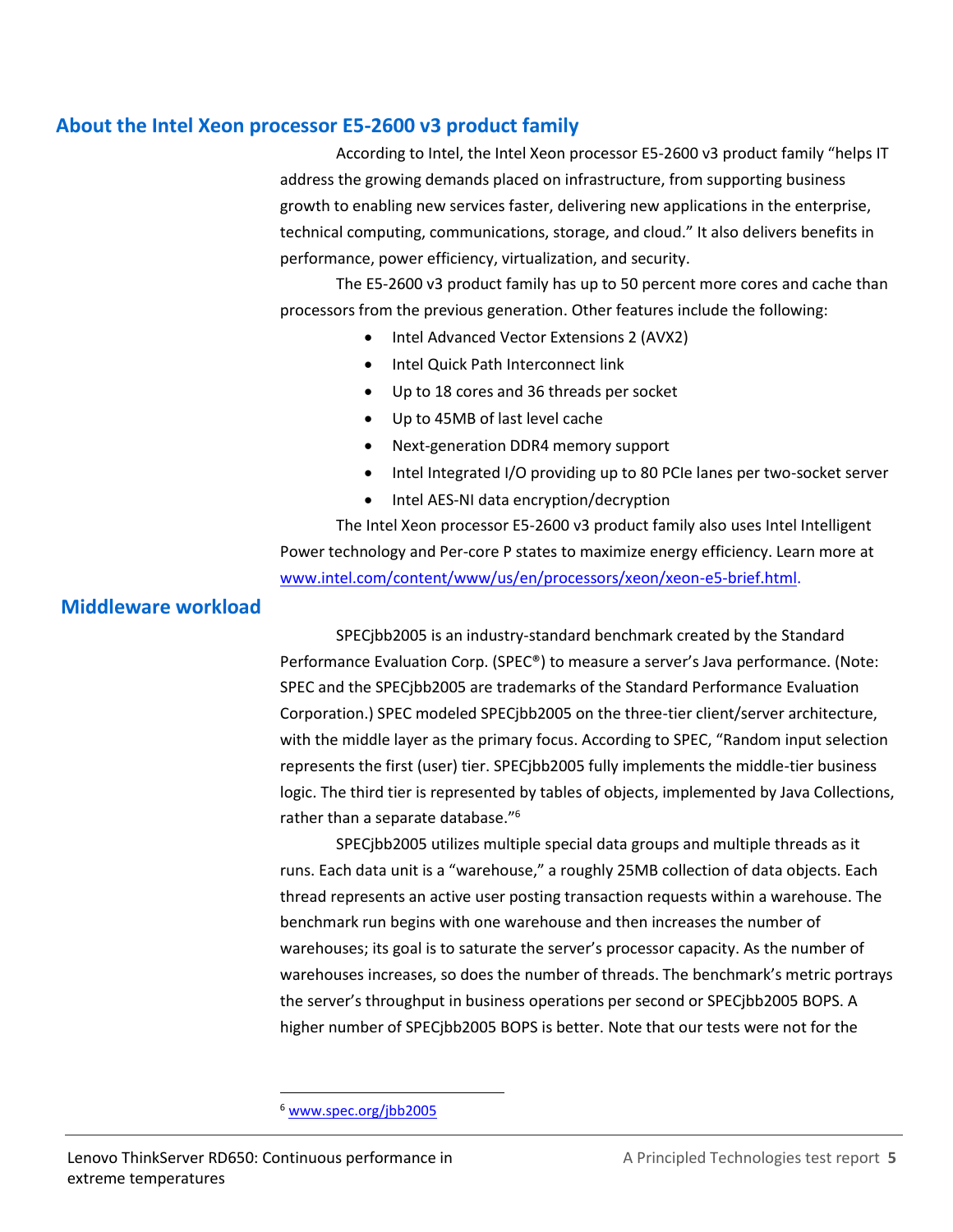purposes of high scores but rather constant performance. For more information on SPECjbb2005, go to [www.spec.org.](http://www.spec.org/)

#### **Disk workload**

To exercise the disk subsystem, we used the Iometer tool, which measures IOPS and throughput on both single and clustered systems. Iometer performs I/O operations to stress a system, and then records the performance of these I/O operations and the system stress they create. We used Iometer 1.1.0 to exercise the disk subsystem. For more details about Iometer, see [www.iometer.org.](http://www.iometer.org/)

# **CONCLUSION**

Servers that are designed to operate at higher inlet temperatures allow for significant energy reductions in your data center. The Lenovo ThinkServer RD650, with its dynamic environmental design, lets you take advantage of these cost reductions. Lenovo has specifically enhanced the ThinkServer RD650 architecture to plan for higher temperatures and maximize data center efficiency. In our labs, this server ran two concurrent workloads, exercising CPU, disk, and memory subsystems, continuously at temperatures ranging from 40 to 45° C, with the temperature staying at or above 43° C for more than half the time for eight days—and did so without significantly varying in performance levels during the test period.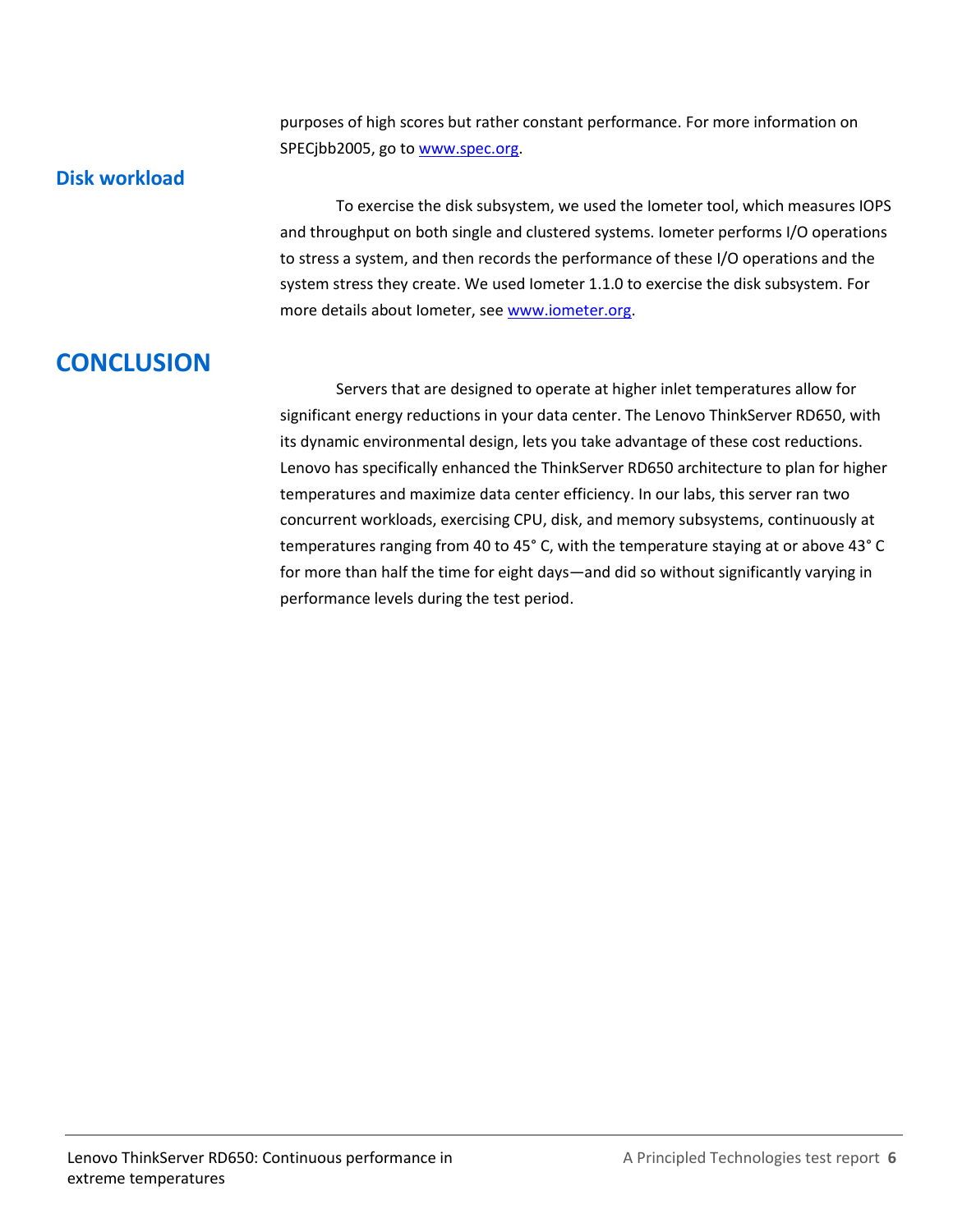# **APPENDIX A – SYSTEM CONFIGURATION INFORMATION**

Figure 2 provides detailed configuration information for the test server.

| System                                | <b>Lenovo ThinkServer RD650</b> |  |  |  |  |  |
|---------------------------------------|---------------------------------|--|--|--|--|--|
| <b>Power supplies</b>                 |                                 |  |  |  |  |  |
| <b>Total number</b>                   | $\overline{2}$                  |  |  |  |  |  |
| Vendor and model number               | Delta DPS-1100EB                |  |  |  |  |  |
| Wattage of each (W)                   | 1,100                           |  |  |  |  |  |
| <b>Cooling fans</b>                   |                                 |  |  |  |  |  |
| <b>Total number</b>                   | 6                               |  |  |  |  |  |
| Vendor and model number               | PFR0612UHE                      |  |  |  |  |  |
| Volts                                 | 12                              |  |  |  |  |  |
| Amps                                  | 1.50                            |  |  |  |  |  |
| <b>General</b>                        |                                 |  |  |  |  |  |
| Number of processor packages          | $\overline{2}$                  |  |  |  |  |  |
| Number of cores per processor         | 12                              |  |  |  |  |  |
| Number of hardware threads per core   | $\overline{2}$                  |  |  |  |  |  |
| System power management policy        | <b>Balanced</b>                 |  |  |  |  |  |
| <b>CPU</b>                            |                                 |  |  |  |  |  |
| Vendor                                | Intel                           |  |  |  |  |  |
| Name                                  | Xeon                            |  |  |  |  |  |
| Model number                          | E5-2680 v3                      |  |  |  |  |  |
| Socket type                           | LGA-2011-3                      |  |  |  |  |  |
| Core frequency (GHz)                  | 2.50                            |  |  |  |  |  |
| <b>Bus frequency</b>                  | 9.6 GT/s                        |  |  |  |  |  |
| L1 cache                              | 32 KB + 32 KB (per core)        |  |  |  |  |  |
| L <sub>2</sub> cache                  | 256 KB (per core)               |  |  |  |  |  |
| L3 cache                              | 30 MB                           |  |  |  |  |  |
| Platform                              |                                 |  |  |  |  |  |
| Vendor and model number               | Lenovo ThinkServer RD650        |  |  |  |  |  |
| <b>BIOS</b> name and version          | 1.10.0                          |  |  |  |  |  |
| <b>BIOS</b> settings                  | Default                         |  |  |  |  |  |
| <b>Memory module(s)</b>               |                                 |  |  |  |  |  |
| Total RAM in system (GB)              | 256                             |  |  |  |  |  |
| Vendor and model number               | Hynix HMA84GL7MMR4N             |  |  |  |  |  |
| <b>Type</b>                           | PC4-2133                        |  |  |  |  |  |
| Speed (MHz)                           | 2,133                           |  |  |  |  |  |
| Speed running in the system (MHz)     | 2,133                           |  |  |  |  |  |
| Timing/Latency (tCL-tRCD-tRP-tRASmin) | 11-11-11-33                     |  |  |  |  |  |
| Size (GB)                             | 32                              |  |  |  |  |  |
| Number of RAM module(s)               | 8                               |  |  |  |  |  |
| Chip organization                     | Dual sided                      |  |  |  |  |  |
| Rank                                  | Quad                            |  |  |  |  |  |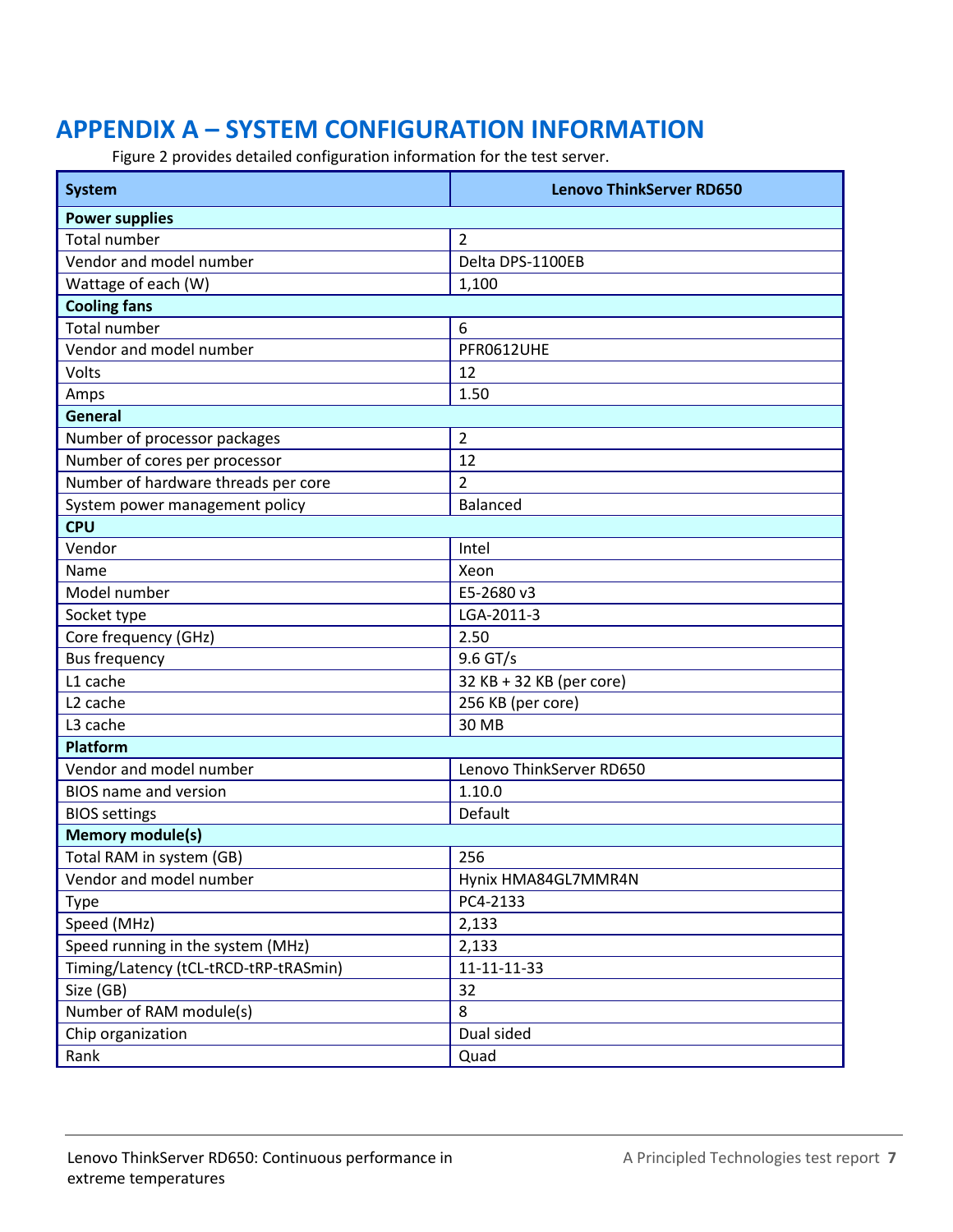| <b>System</b>                 | <b>Lenovo ThinkServer RD650</b>      |  |  |  |  |  |
|-------------------------------|--------------------------------------|--|--|--|--|--|
| <b>Operating system</b>       |                                      |  |  |  |  |  |
| Name                          | Windows Server® 2012 R2 Datacenter   |  |  |  |  |  |
| <b>Build number</b>           | 9200                                 |  |  |  |  |  |
| File system                   | <b>NTFS</b>                          |  |  |  |  |  |
| Language                      | English                              |  |  |  |  |  |
| <b>RAID controller</b>        |                                      |  |  |  |  |  |
| Vendor and model number       | Lenovo ThinkServer RAID 720i AnyRAID |  |  |  |  |  |
| Driver version                | 6.703.3.0                            |  |  |  |  |  |
| <b>Hard drives</b>            |                                      |  |  |  |  |  |
| <b>First hard drive type</b>  |                                      |  |  |  |  |  |
| Vendor and model number       | Lenovo ST9500620NS                   |  |  |  |  |  |
| Number of drives              | $\overline{2}$                       |  |  |  |  |  |
| Size (GB)                     | 500                                  |  |  |  |  |  |
| <b>RPM</b>                    | 7,200                                |  |  |  |  |  |
| <b>Type</b>                   | <b>SATA</b>                          |  |  |  |  |  |
| <b>Second hard drive type</b> |                                      |  |  |  |  |  |
| Vendor and model number       | Lenovo ST3300657SS                   |  |  |  |  |  |
| Number of drives              | 8                                    |  |  |  |  |  |
| Size (GB)                     | 300                                  |  |  |  |  |  |
| <b>RPM</b>                    | 15,000                               |  |  |  |  |  |
| <b>Type</b>                   | SAS                                  |  |  |  |  |  |
| <b>Ethernet adapters</b>      |                                      |  |  |  |  |  |
| Vendor and model number       | Intel I350-T2 Server Adapter         |  |  |  |  |  |
| <b>Type</b>                   | Integrated                           |  |  |  |  |  |
| <b>Driver</b>                 | 1211.97.0                            |  |  |  |  |  |

**Figure 2: Configuration information for the test server.**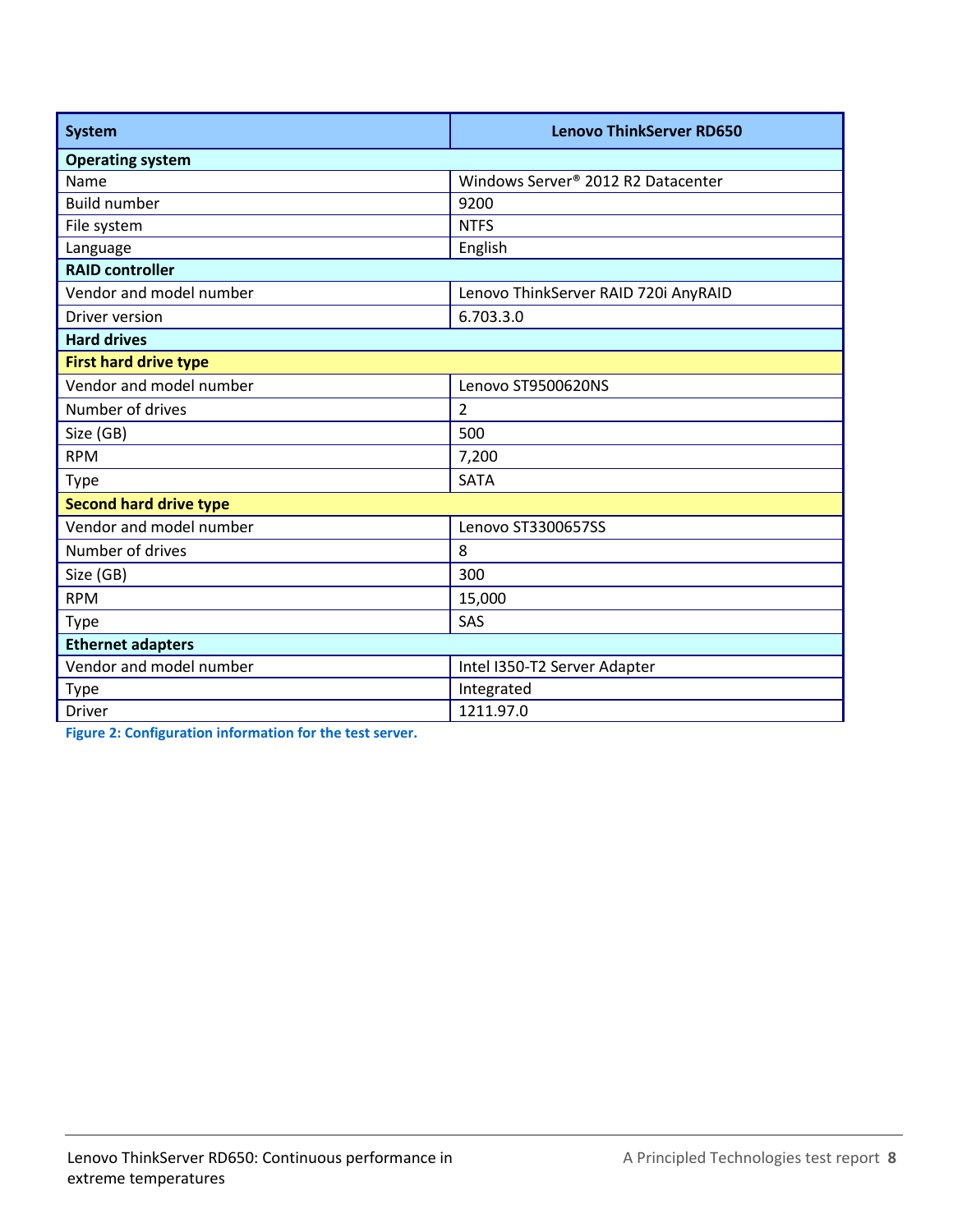# <span id="page-8-0"></span>**APPENDIX B – HOW WE TESTED**

To stress the server, we ran SPECjbb2005 and Iometer at the same time on the ThinkServer RD650. The RD650 had two 500GB hard drives that we configured in a RIAD 1 for the OS. We configured eight 300GB hard drives in a RAID 10 which we used for Iometer testing. We configured SPECjbb2005 so it maintained a 50 percent processor utilization.

We used batch files to run the test. We created a main batch file that executed a SPECjbb2005 and Iometer batch file. The main batch file was a loop, so it would start the test over as soon as both SPECjbb2005 and Iometer finished their runs. Each run was one hour long.

#### **SPECjbb2005**

We used SPECjbb2005 version 1.07. We followed SPEC's run rules. (For more information about SPECjbb2005 and its run rules, see [www.spec.org/jbb2005/docs/RunRules.html.](http://www.spec.org/jbb2005/docs/RunRules.html)) We installed SPECjbb2005 by copying the contents of the SPECjbb2005 CD to the directory C:\SPECjbb2005 on the server's hard disk.

SPECjbb2005 requires a Java Virtual Machine (JVM) on the system under test. We used Oracle Java SE Runtime Environment (build 1.7.0\_67-b01). We installed the JVM into directory C:\java using the default installation settings.

After the installation we modified the SPECjbb.props file in the root SPECjbb2005 directory by changing the number of JVMs to four. We also changed the input.starting number warehouses to 14 and input.ending number warehouses to 28. This allowed us to keep a constant load on the server. We used the affinity switch in the batch file to set which processor cores to use for testing. We used half of the available threads so we had a sustained 50 percent processor utilization.

The following are the contents of the SPECjbb2005 batch file we use for testing.

```
@echo off
 set path="C:\java\bin";%path%
set JVM=4
 : : Set JAVA HOME to Java.exe path.
set JAVA HOME="C:\java\bin"
 :stage1
 set PROPFILE=SPECjbb.props
set JAVAOPTIONS= -Xms256m -Xmx256m
rem set JBBJARS=.\jbb.jar;.\check.jar
set JBBJARS=.\jbb.jar;.\jbb no precompile.jar;.\check.jar;.\reporter.jar
set CLASSPATH=%JBBJARS%;%CLASSPATH%
 :stage2
echo Using CLASSPATH entries:
 for %%c in ( %CLASSPATH% ) do echo %%c
 @echo on
 start /b C:\java\bin\java.exe %JAVAOPTIONS% spec.jbb.Controller -propfile %PROPFILE% 
 @echo off
@echo on
start /AFFINITY 555 /B C:\java\bin\java.exe -Xmx60g -Xms60g -Xmn40g -
XX:+UseParallelOldGC -XX:-UseBiasedLocking spec.jbb.JBBmain -propfile %PROPFILE% -id 1 > 
multi.1
@echo off
```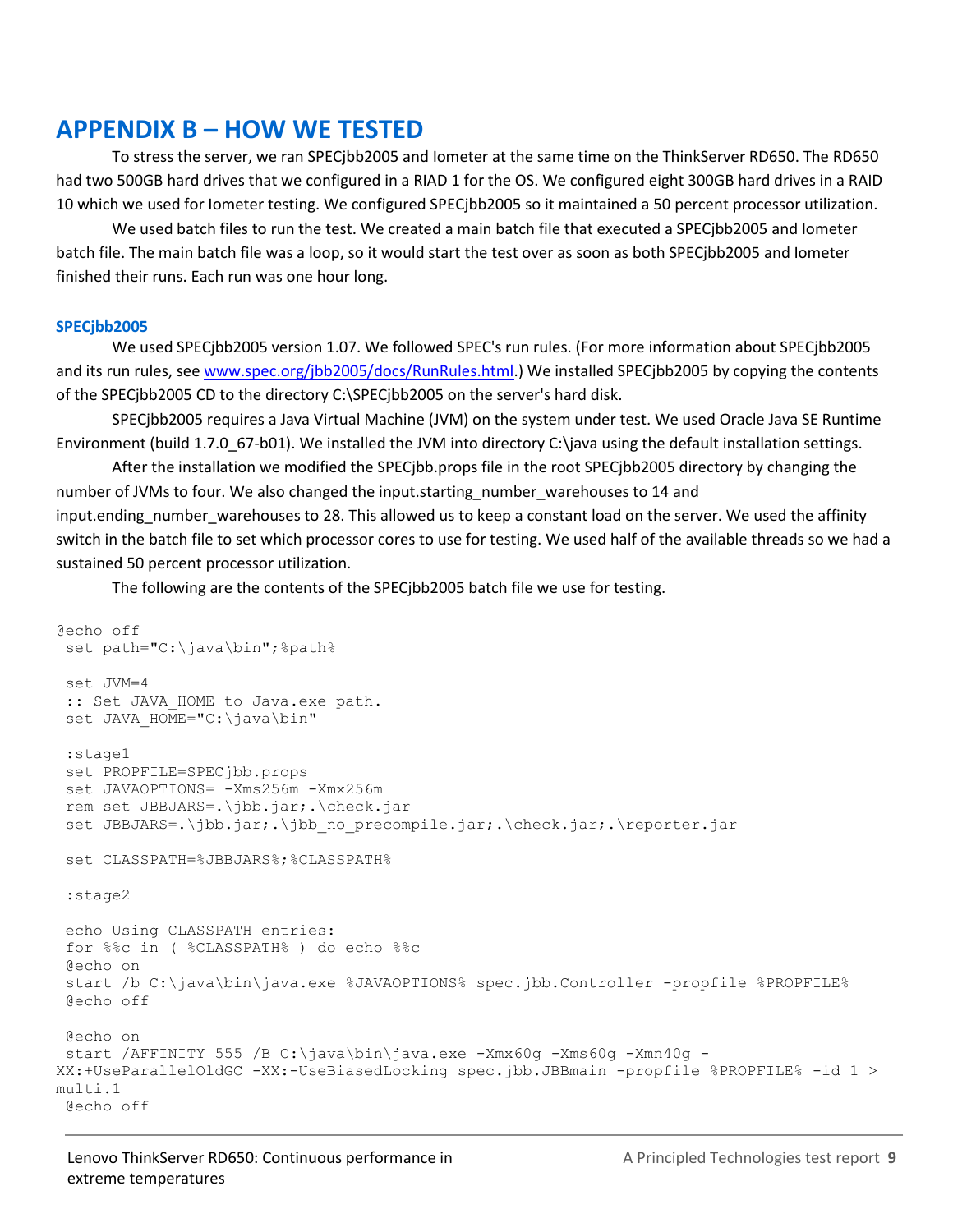```
@echo on
 start /AFFINITY 555000 /B C:\java\bin\java.exe -Xmx60g -Xms60g -Xmn40g -
XX:+UseParallelOldGC -XX:-UseBiasedLocking spec.jbb.JBBmain -propfile %PROPFILE% -id 2 > 
multi.2
 @echo off
 @echo on
 start /AFFINITY 555000000 /B C:\java\bin\java.exe -Xmx60g -Xms60g -Xmn40g -
XX:+UseParallelOldGC -XX:-UseBiasedLocking spec.jbb.JBBmain -propfile %PROPFILE% -id 3 > 
multi.3
 @echo off
 @echo on
 start /AFFINITY 555000000000 /B C:\java\bin\java.exe -Xmx60g -Xms60g -Xmn40g -
XX:+UseParallelOldGC -XX:-UseBiasedLocking spec.jbb.JBBmain -propfile %PROPFILE% -id 4 > 
multi.4
 @echo off
 :END
 Exit
```
#### **Iometer**

Iometer performs I/O operations to stress a system and then records the results in number of IOPS. Iometer can create and measure workloads on a single system's internal drives or on remote storage. We used Iometer version 1.1.0 for testing. More information about Iometer can be found at [www.iometer.org/.](http://www.iometer.org/)

We installed Iometer with the default installation options in the C:\Iometer directory. We started Iometer using the following batch file we use for testing. The file.icf file stored our test settings.

```
iometer /c File.icf /r results.csv
```
exit

Figure 3 details the Iometer access specifications we used for testing.

| <b>Block size</b> | % of size       | % reads | % random | delay | <b>Burst</b> | <b>Align</b> | <b>Reply</b> |
|-------------------|-----------------|---------|----------|-------|--------------|--------------|--------------|
| 512               | 10              | 80      | 100      |       |              | 4,096        | 0            |
| 1,024             | 5               | 80      | 100      |       |              | 4,096        | 0            |
| 2,048             |                 | 80      | 100      |       |              | 4,096        | 0            |
| 4,096             | 60              | 80      | 100      |       |              | 4,096        | 0            |
| 8,192             |                 | 80      | 100      |       |              | 4,096        | 0            |
| 16,384            | 4               | 80      | 100      |       |              | 4,096        | 0            |
| 32,768            | 4               | 80      | 100      |       |              | 4,096        | 0            |
| 65,536            | 10 <sup>°</sup> | 80      | 100      |       |              | 4,096        | 0            |

**Figure 3: Iometer access specifications.**